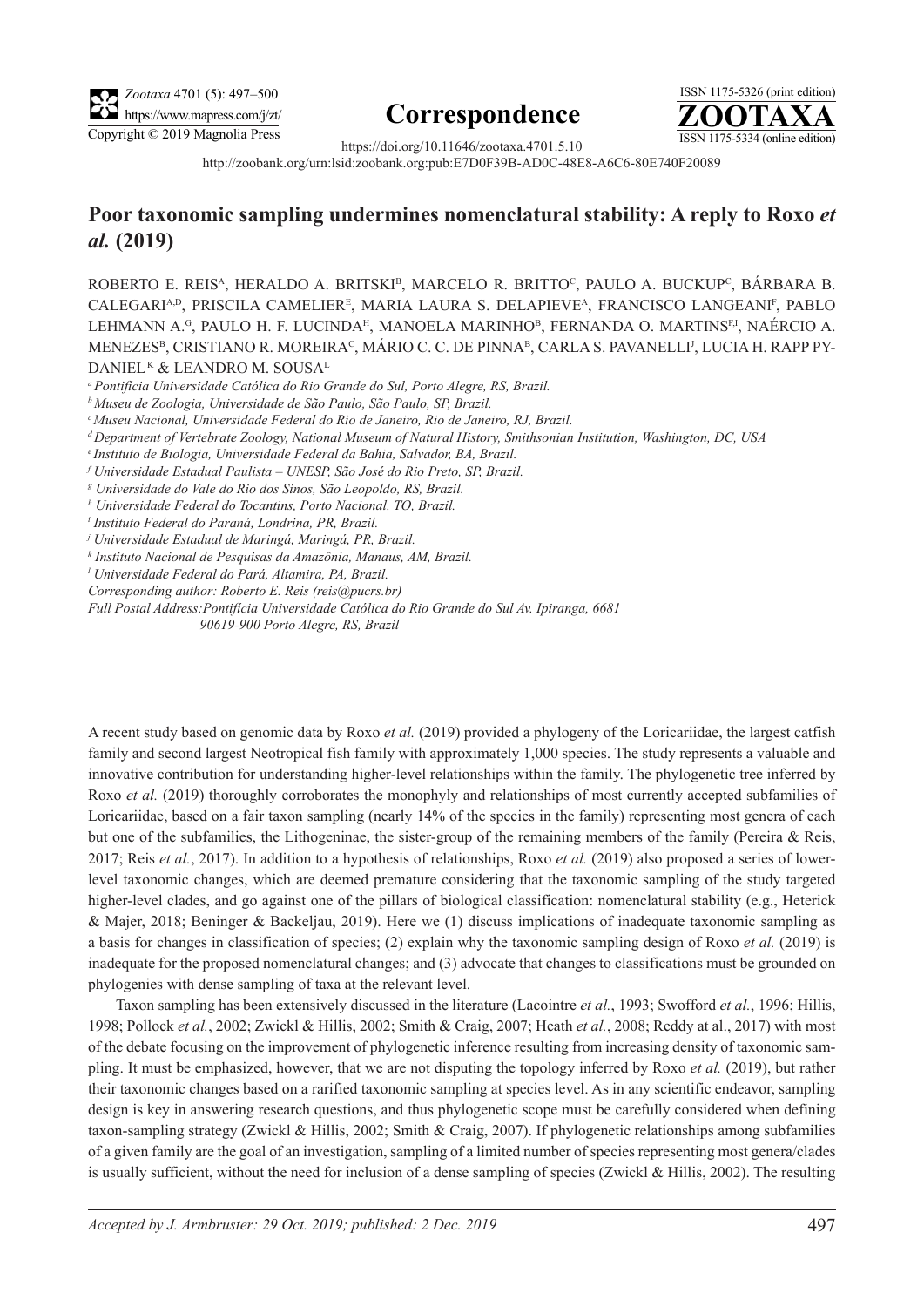hypotheses of relationships among species of particular clades, however, should be taken with a grain of salt as they may not be suitable for establishing lower-level classifications. Conversely, if relationships among species are being sought, data must necessarily include a dense sampling of species of the clade of interest, ideally all the species (Zwickl & Hillis, 2002). Phylogenetic analyses that fail to sample taxa according to the objective of the study are likely to produce taxonomic classifications at the relevant level that are not supported by the results. Nomenclatural changes based on such phylogenies are likely to be premature and prone to cause nomenclatural instability. As a simplistic example, a phylogenetic analysis including a minnow, a tetra, and a catfish will cluster the latter two in a clade. This is expected and reflects the high-level relationships among Ostariophysian fish, but it does not allow one to transfer the tetra into Siluriformes based on such phylogeny – the taxon sampling is just inappropriate for low-level taxonomic decisions.

Roxo *et al.* (2019) recovered polyphyletic genera among the Hypostominae, the Neoplecostomini, the Hisonotini, and the *Curumbataia* clade, but proposed taxonomic rearrangements only in the latter two. Roxo *et al.* (2019) reallocated single examined species of *Eurycheilichthys* (*E. luisae*, out of nine species), *Epactionotus* (*E. bilineatus*, out of three species), and *Otothyropsis* (*O. marapoama*, out of six species) into *Hisonotus* (seven species examined out of 34), and synonymized the four genera*.* Even the type species of *Eurycheilichthys* was not included in the study. As no other species of either *Eurycheilichthys*, *Epactionotus*, or *Otothyropsis* were included in the analysis, it is expected that those three species would cluster with each other or with species of *Hisonotus*, regardless of their relationships with the 42 species not included in the study. In addition, *Hisonotus* does not become monophyletic even with the inclusion of the genera above, as a few of its species are more closely related to some *Parotocinclus* or to a putative new genus. These four genera plus *Lampiella* (not included) are indeed closely related (Cramer *et al.*, 2011; Roxo *et al.*, 2014; Reis *et al.*, 2017), and the former two are demonstrably monophyletic and clearly diagnosable (Reis & Schaefer, 1998; Reis, 2017). If multiple representatives of all genera had been included in the analysis, the monophyly of each genus would have been properly tested and the species would be given the possibility to cluster with their congeners, most likely splitting *Hisonotus*, which is clearly non-monophyletic (Cramer *et al.*, 2011; Martins *et al.*, 2014; Roxo *et al.*, 2014; Calegari *et al.*, 2017), into separate genus-level clades. Roxo *et al.* (2019) ignored their own warning that "The tribe Hisonotini still lacks a morphological definition and further phylogenetic analyses are necessary to corroborate our *strong* molecular-based hypothesis" (Roxo *et al.*, 2019: 161; our italics). The authors also failed to produce a diagnosis for their definition of *Hisonotus*, and they did not discuss the extensive evidence previously presented by other researchers in support of those genera (*e.g.* Reis & Schaefer, 1998; Ribeiro *et al.*, 2005; Calegari *et al.*, 2017; Reis, 2017). The lumping of all four genera in one is likely to generate taxonomic confusion and create difficulties to much-needed studies of South American fish by obscuring existing information on relationships, diversity, evolution, biogeography, and ecology.

Other nomenclatural changes formally proposed by Roxo *et al.* (2019) include the reallocation of *Microlepidogaster longicolla* in *Rhinolekos* and the synonymization of *Gymnotocinclus* with *Corumbataia*. The latter change is plausible as there is previous compelling molecular and morphological evidence based on dense taxon-sampling that *Corumbataia* is paraphyletic without the inclusion of *Gymnotocinclus* (Cramer *et al.*, 2011; Martins *et al.*, 2014; Roxo *et al.*, 2017; Reis *et al.*, 2017). Transferring *Microlepidogaster longicolla* to *Rhinolekos* without additional taxonomic sampling, however, is premature. Roxo *et al.* (2019) again ignored their own warning: "Although relationships among species of *Microlepidogaster* and *Rhinolekos* remain unclear ([…]; Martins *et al.*, 2014), we transfer *Microlepidogaster longicolla* and *Microlepidogaster arachas* [not examined, our note] to *Rhinolekos*." The authors justified this reallocation "based on the morphological evidence provided by Martins *et al.* (2014)", paradoxically the same study they cite to support the notion that the relationships among these genera remain unclear, and neglected the reasons why Martins *et al.* (2014) did not implement such taxonomic changes themselves. They conclude that many species, including *Microlepidogaster arachas* "need to be analyzed in a phylogenetic context to better understand their placement in Hypoptopomatinae (…)", blatantly underscoring our reservations here. Roxo *et al.* (2019) included a single species of *Rhinolekos* (*R. britskii*, out of four species) and two of *Microlepidogaster* (out of seven) in their taxonomic sampling. The two species of *Microlepidogaster* were not recovered as sister taxa in their phylogenetic hypothesis, but the three species are only two nodes apart, and separated by short branches.

The compositional limits of genera and other supra-specific taxa are based on hypotheses of entities that have reality in nature, comprising monophyletic groups of species. While there is flexibility in the absolute ranking implied by the hypothesis of relationships, taxa are customarily established considering the monophyly of the groups, the distinctness among clades, the species already included therein, and the principle of nomenclatural stability. The three alternative taxonomic actions that Roxo *et al.* (2019) could have taken given the topology of their *Hisonotus* subclade (which was represented by 10 species out of 52) were (1) to synonymize the four genera (*Eurycheilichthys*, *Epactionotus*, *Otothyrop-*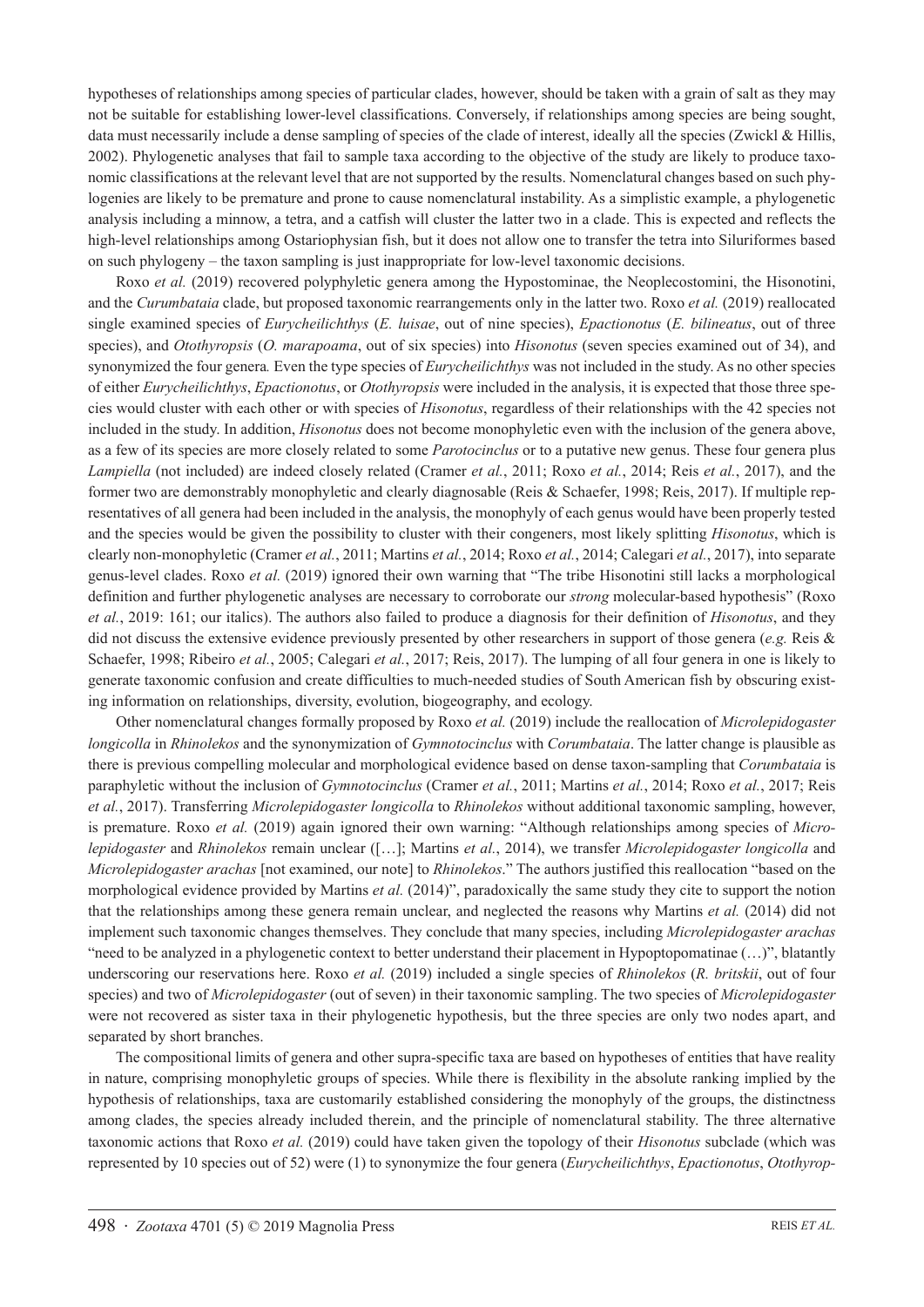*sis*, and *Hisonotus*) under the oldest genus-name available, as they did, (2) to maintain the established genera and create one additional genus for *H. laevior* and *H. leucophrenatus*, or (3) to refrain from proposing changes to an established taxonomy, acknowledging that their taxon sampling impedes sound nomenclatural amendment at that taxonomic scale. The latter option is illustrated by a recent molecular species-delineation study of the Neotropical fish *Astyanax*, whose authors opted to avoid making taxonomic changes, despite extensive sampling on a continental scale (Rossini *et al.*, 2016). Minimum number of taxonomic decisions should always be made to modify existing classifications (Farris, 1976; Wiley, 1979). Under this principle, the first option is the worst in terms of nomenclatural stability, as it synonymizes four genera, subverting an established classification, and disorganizes existing knowledge about morphological delimitation of individual clades produced in previous studies, which included wider sampling of species. The second option would require the description of only one new genus name and the transfer of three species to *Otothyropsis* in order to accommodate the implied phylogenetic information, but the taxonomic allocation of all species not included in the analysis would remain uncertain. These two options of taxonomic rearrangements have implications that reach beyond what the data allow and thus are premature and unnecessarily detrimental to nomenclatural stability.

Phylogenetic analyses are tools to convey information on genealogical relationships that can serve multiple purposes. One of the objectives of phylogenetic studies is to build up or modify existing classifications of organisms (Wiley, 1979), activities that belong to the realms of taxonomy and nomenclature and are regulated by internationally accepted rules and principles (ICZN, 1999). Nomenclatural stability is one of the most important of such principles and is the first general recommendation of the International Code of Zoological Nomenclature. Taxonomy is dynamic and taxonomic rearrangements reflect the progress of the discipline. Nomenclatural changes, however, must be performed as carefully as the supporting phylogenies are produced, or we fail the fundamental principles listed above.

## **Acknowledgments**

The authors are grateful to Tiago P. Carvalho, Edson H. L. Pereira, Carlos A. S. Lucena, and Adela Roa-Varón for discussions on taxonomy and zoological nomenclature and for critically reading the manuscript and offering valuable suggestions. Authors are partially financed by CNPq (processes #308946/2012-0 to CSP; #305756/2018-4 to FL, #425695/2018-2 to FOM, #309815/2017-7 to LMS; #309285/2018-6 to MRB; #312801/2017-3, #423526/2018-9 and #440566/2015-0 to PAB; #423760/2018-1 to PC, #306455/2014-5 to RER), FAPESP (processes #2017/09321-5, 2018/114115 and 2016/19075-9 to MM and NAM), FAPERJ (#200.095/2019 – E\_15/2018 to CRM; #E-26/200.103/2019 to MRB; #200.063/2019 - E\_15/2018 to PAB).

## **References**

Beninger, P.G. & Backeljau, T. (2019) Understanding taxonomic and nomenclatural instability – a case study of the Manila clam. *Aquaculture*, 504, 375–379.

[https://doi.org/10.1016/j.aquaculture.2019.02.016](https://doi.org/10.1016/j.aquaculture.2019.02.0)

Calegari, B.B., Gill Morlis, W. & Reis, R.E. (2017) A new species of *Otothyropsis* (Siluriformes: Loricariidae) from the upper Río Paraná basin, Paraguay, with a discussion of the limits between *Otothyropsis* and *Hisonotus*. *Zootaxa*, 4244 (2), 231–245.

<https://doi.org/10.11646/zootaxa.4244.2.5>

- Cramer, C.A., Bonatto, S.L. & Reis, R.E. (2011) Molecular phylogeny of the Neoplecostominae and Hypoptopomatinae (Siluriformes: Loricariidae) using multiple genes. *Molecular Phylogenetics and Evolution*, 59, 43–52. <https://doi.org/10.1016/j.ympev.2011.01.002>
- Farris, J.S. (1976) Phylogenetic classification of fossils with recent species. *Systematic Zoology*, 25, 271–282. <https://doi.org/10.2307/2412495>
- Heath, T.A., Hedtke, S.M. & Hillis, D.M. (2008) Taxon sampling and the accuracy of phylogenetic analyses. *Journal of Systematics and Evolution*, 46, 239–257.
- Heterick, B. & Majer, J. (2018) The taxonomic stability imperative. Australian Zoologist, 39, 627–632. <https://doi.org/10.7882/AZ.2017.031>
- Hillis, D.M. (1998) Taxonomic sampling, phylogenetic accuracy, and investigator bias. *Systematic Biology*, 47, 3–8. <https://doi.org/10.1080/106351598260987>
- ICZN [International Commission of Zoological Nomenclature] (1999) *International Code of Zoological Nomenclature. 4th Edition*. Published by the International Trust for Zoological Nomenclature, Natural History Museum, London, 306 pp.
- Martins, F.O., Britski, H.A. & Langeani, F. (2014) Systematics of *Pseudotothyris* (Loricariidae: Hypoptopomatinae). *Zoological Journal of the Linnean Society*, 170, 822–874.